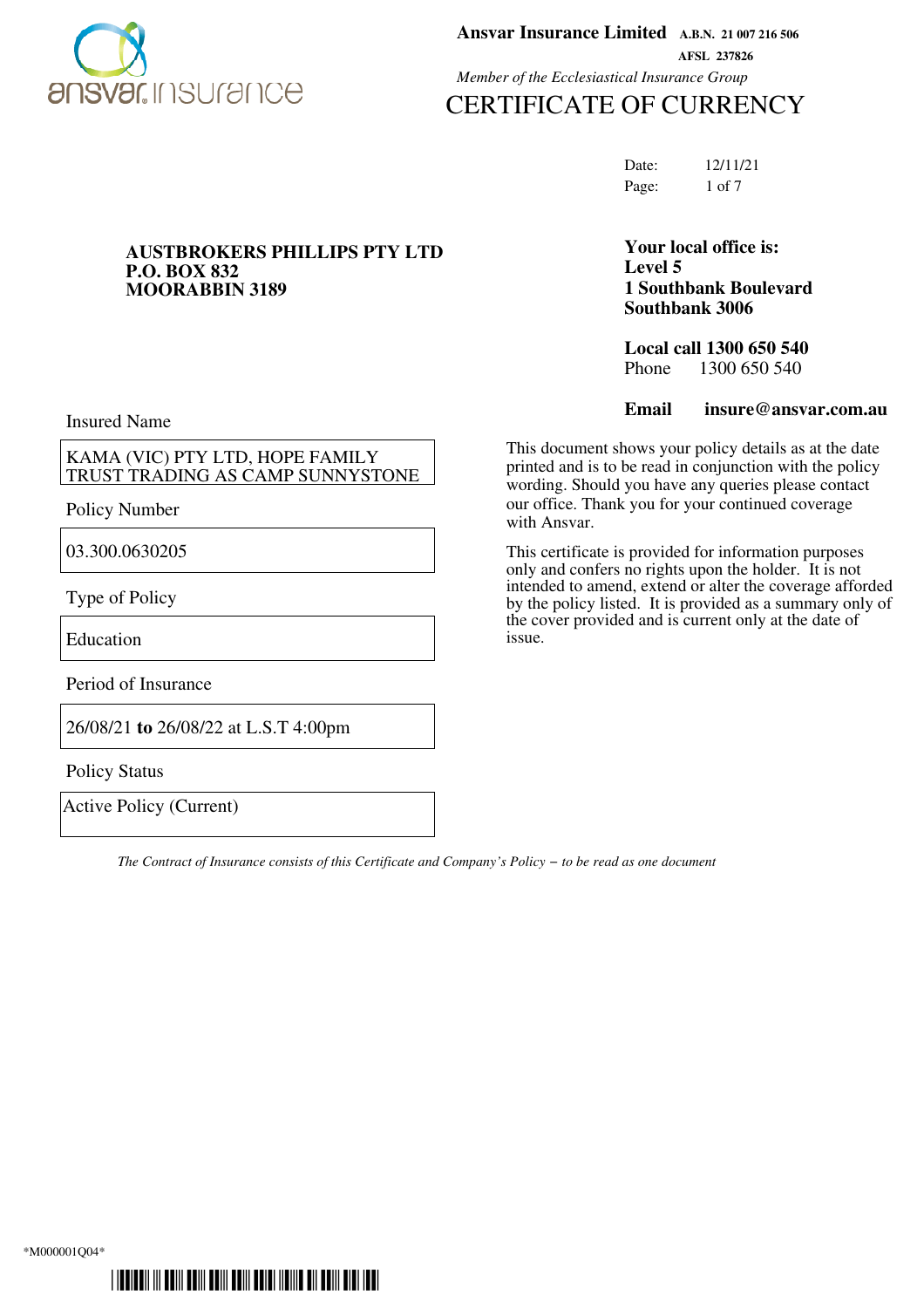

Education Policy Number 03.300.0630205 Page 2 of 7

### **Additional Insured:** MATT HOPE & KATE HOPE (PROPERTY OWNERS/OPERATORS) **Additional Comments:** \*\*\*\*\*\*\*\*\*\*\*\*\*\*\*\*\*\*\*\*\*\*\*\*\*\*\*\*\*\*\*\*\*\*\*\*\*\*\*\*\*\*\*\*\*\*\*\*\*\*\*\*\*\*\*\*\*\*\*\*\*\*\*\* Interested Party: Commonwealth Bank of Australia \*\*\*\*\*\*\*\*\*\*\*\*\*\*\*\*\*\*\*\*\*\*\*\*\*\*\*\*\*\*\*\*\*\*\*\*\*\*\*\*\*\*\*\*\*\*\*\*\*\*\*\*\*\*\*\*\*\*\*\*\*\*\*\* Ansvar Insurance Ltd. Education Insurance Policy Wording Your operations are described as: Education organisation which may include provision of academic educational services, outings, organised games, participation in school sports, accommodation for students, op shops, camps and excursions Camp facility and some functions and weddings Activities as per below include: ARCHERY SURVIVAL GAMES GEOCACHING INITIATIVE COURSE CAMP FIRE BUSHWALKING NIGHT WALK ROPE COURSE (low Ropes) HUT BUILDING BUSH ART CANOEING GAMES TREASURE HUNT PLAYGROUND COURSE BOULDERING WALL RAFT BUILDING BALL GAMES Excluding any events/festivals held at premises other than your own where more than 500 attendees are expected unless specifically agreed by endorsement detailed within this document Some activities are excluded as per policy wording. Flood is covered under this policy NEW PROPERTY PROTECTION SUBLIMITS AND EXTENSIONS Extra costs of reinstatement 20% of building declared values Removal of debris 20% of declared values or \$500,000 whichever is lesser Collections, trophies, curios works of art, pictures, antiques (at your location) \$ 5,000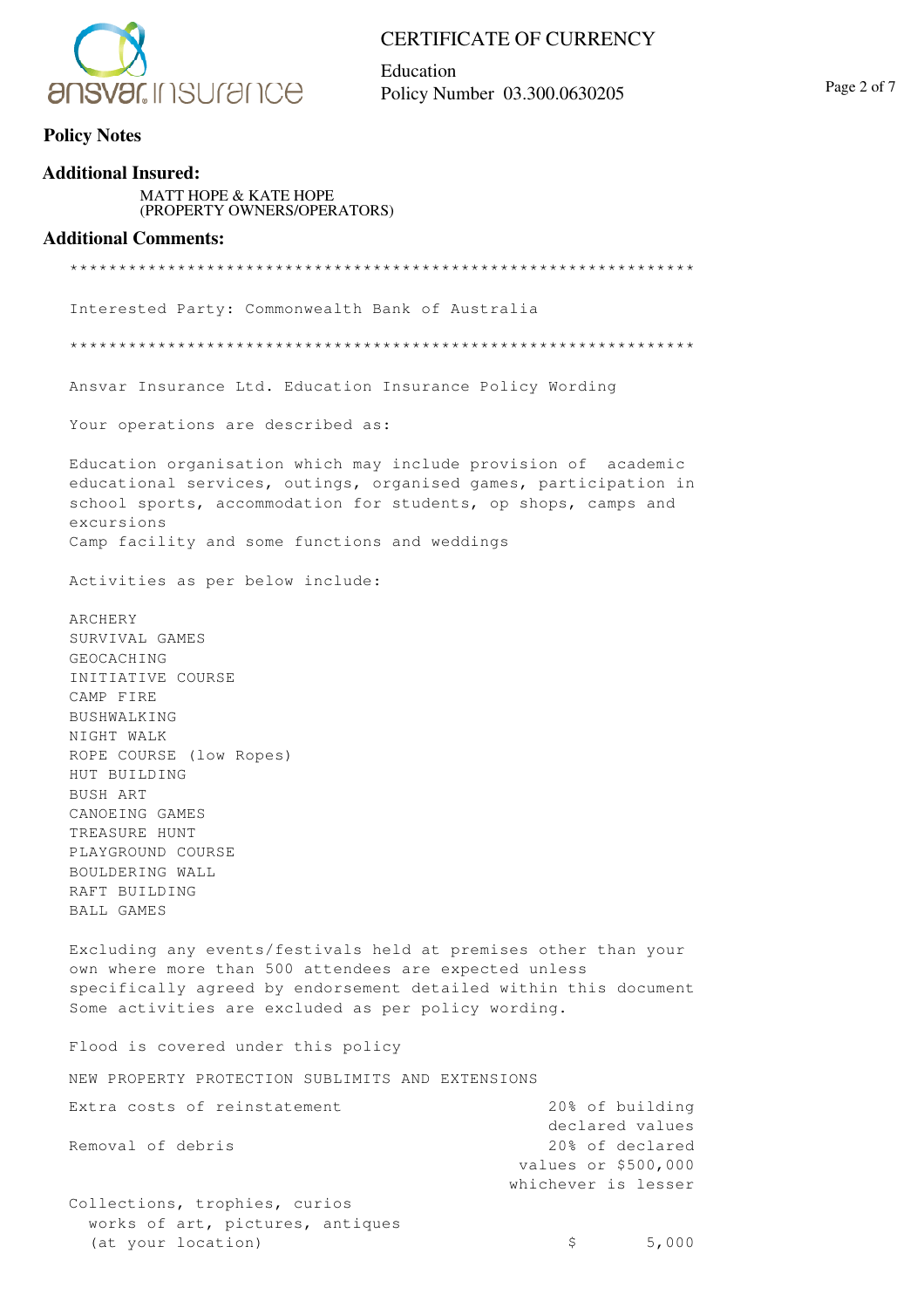

### Education Policy Number 03.300.0630205 Page 3 of 7

| Playing surfaces                            | \$                                    | 50,000 |  |
|---------------------------------------------|---------------------------------------|--------|--|
| Damage to external fixtures and fittings    |                                       |        |  |
| including landscaping                       | \$                                    | 25,000 |  |
| Exhibitions, festivals and events           | \$                                    | 10,000 |  |
| Frozen or refrigerated food                 | \$                                    | 10,000 |  |
| Glass breakage                              |                                       |        |  |
| - Frames and signs                          | \$                                    | 10,000 |  |
| - Temporary Shuttering and Signwriting      | \$                                    | 10,000 |  |
| - Contents                                  | \$                                    | 10,000 |  |
| Property in the open air                    | \$                                    | 25,000 |  |
| Raffle prizes and donated goods             | \$                                    | 5,000  |  |
| Rewriting or reconstruction of records      | \$                                    | 25,000 |  |
| Works of art, pictures, curios and antiques |                                       |        |  |
| (away from your location)                   |                                       |        |  |
| - Any one item                              | \$                                    | 5,000  |  |
| - Any one event                             | 20% of contents<br>declared values or |        |  |
|                                             |                                       |        |  |
|                                             | \$25,000 whichever                    |        |  |
|                                             | is lesser                             |        |  |

Special Conditions Contents cover includes \$15,000 Low Rope

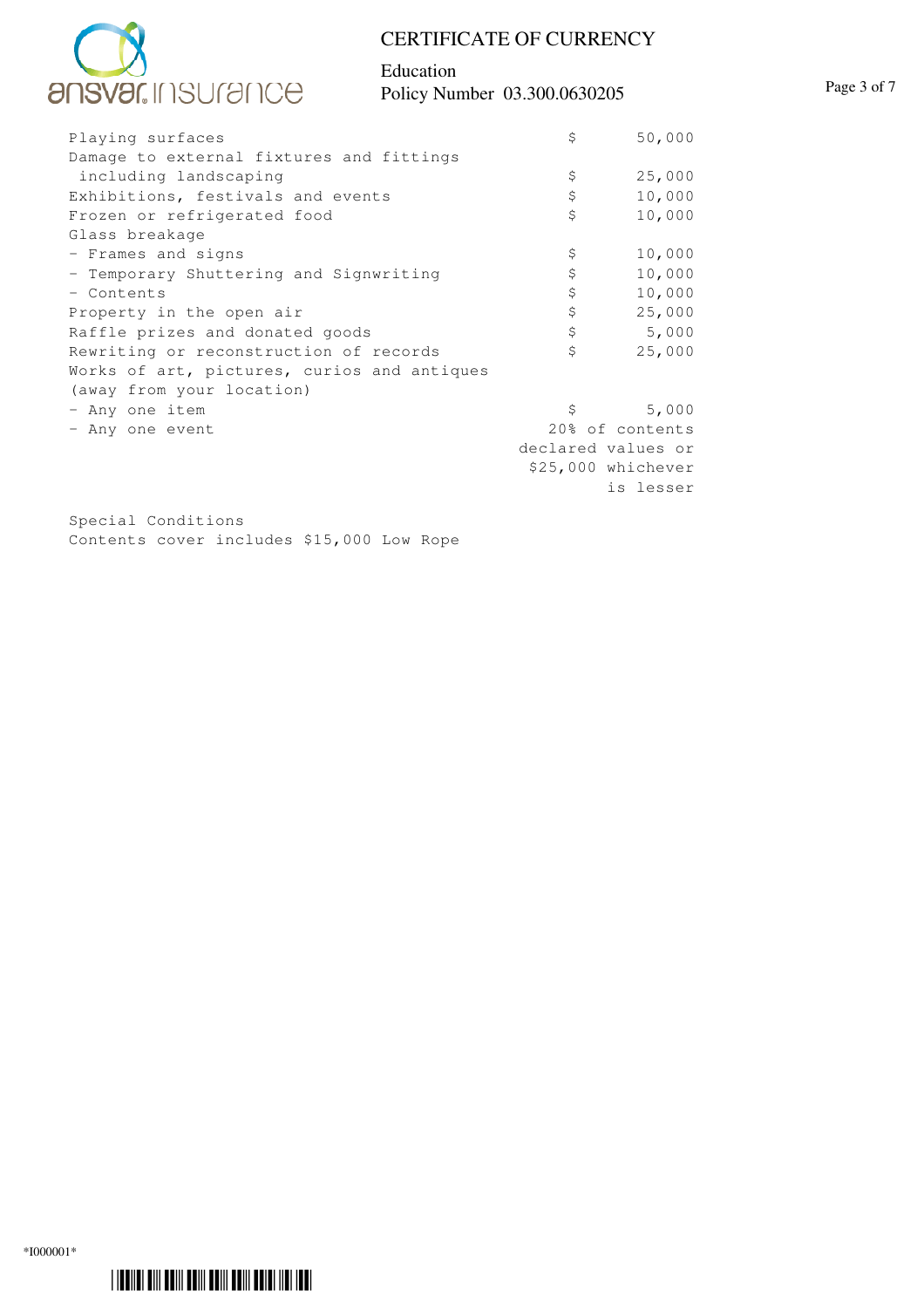

Education Policy Number 03.300.0630205 Page 4 of 7

## **Location of Risk:** WORLDWIDE EXCL USA/CANADA 3340

| <b>Type of Cover</b>                                                                                                 |                                                                                                                                                                                                                                                                                                                                                                       | Unidentified Type of Cover                                                                                                            |                                                             |  |  |
|----------------------------------------------------------------------------------------------------------------------|-----------------------------------------------------------------------------------------------------------------------------------------------------------------------------------------------------------------------------------------------------------------------------------------------------------------------------------------------------------------------|---------------------------------------------------------------------------------------------------------------------------------------|-------------------------------------------------------------|--|--|
| PUBLIC : Limit of Liability :<br>PRODUCT .: Limit of Liability.:<br><b>Annual Turnover</b>                           | Auto Ext.1:Property in your Care/Custody/Control<br>Opt. Ext.1:Molestation/Sexual Abuse limited to                                                                                                                                                                                                                                                                    | Sum Insured<br>\$10,000,000<br>\$10,000,000<br>\$250,000<br>Not Insured<br>972,000                                                    | <b>Excess</b><br>\$1,000<br>\$1,000                         |  |  |
| <b>Endorsement</b>                                                                                                   | <b>CLL</b><br>Claims Pers Inj to Labour Hire<br>SUBCONTRACTORS EXCESS ENDORSEMENT<br>It is hereby agreed and declared that any claims for<br>personal injury to labour hire personnel, subcontractors or<br>contractors who are performing services on behalf of the<br>Insured will be subject to an excess of \$5,000 each and<br>every claim.                      |                                                                                                                                       | CLAIMS FOR PERSONAL INJURY TO LABOUR HIRE AND/OR            |  |  |
|                                                                                                                      | <b>CLV</b><br>Claims Pers Inj to Volunteers<br>It is hereby agreed and declared that any claims for<br>personal injury to volunteers will be subject to an excess<br>of \$1,250 each and every claim unless the Insured has an<br>Voluntary Workers Personal Accident Policy with Ansvar<br>Insurance Limited in which case the standard policy excess<br>will apply. |                                                                                                                                       | CLAIMS FOR PERSONAL INJURY TO VOLUNTEERS EXCESS ENDORSEMENT |  |  |
|                                                                                                                      | <b>SAE</b><br>policy wording.                                                                                                                                                                                                                                                                                                                                         | Sexual Abuse Exclusion<br>This Policy does not cover any claim arising from:<br>Any actual or alleged Sexual Abuse, as defined in the |                                                             |  |  |
| <b>Additional Comments:</b>                                                                                          |                                                                                                                                                                                                                                                                                                                                                                       |                                                                                                                                       |                                                             |  |  |
| Construction Liability:<br>Counsellors Liability:<br>Optional Extensions:<br>1. Sexual Abuse<br>2. Replacement Wages | Type of Cover continued<br>Indemnifiable Fines & Penalties:                                                                                                                                                                                                                                                                                                           | \$500,000<br>\$1,000,000<br>NOT INSURED<br>NOT INSURED                                                                                | \$100,000 (Nil Excess)                                      |  |  |
| 3. Medical Malpractice<br>Public Liability<br>Sexual Abuse Only<br>5. Member to Member                               | 4. Retroactive Claims Made Liability<br>Agreed Retroactive Date:<br>Agreed Retroactive Date:<br>6. Trauma Counselling Costs                                                                                                                                                                                                                                           | NOT INSURED<br>NOT REQUIRED<br>/ / NOT APPLICABLE<br>NOT REQUIRED<br>/ / NOT APPLICABLE<br>NOT INSURED<br>NOT INSURED                 |                                                             |  |  |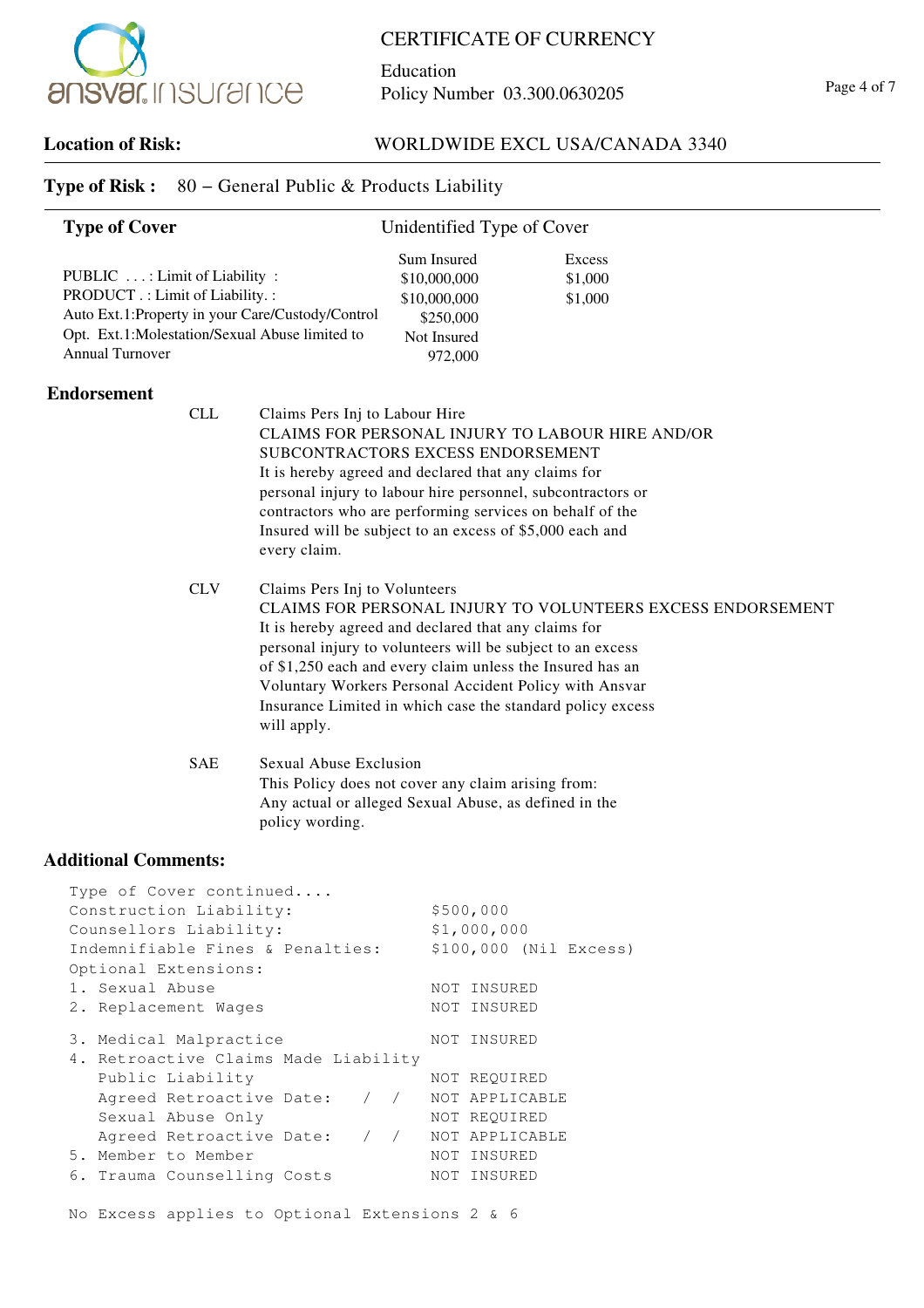

 $\frac{1}{2}$ 

### CERTIFICATE OF CURRENCY

Education Policy Number 03.300.0630205 Page 5 of 7

## **Type of Risk :** 89 − Management Liability

| Insuring Clauses                             | Limit Of Liability                                                                                                                                                                                                                                                                                                                                                                                                                                                                                                                                                                                                                                                                           | Aggregate Limit of             | Excess             | Retro.               |
|----------------------------------------------|----------------------------------------------------------------------------------------------------------------------------------------------------------------------------------------------------------------------------------------------------------------------------------------------------------------------------------------------------------------------------------------------------------------------------------------------------------------------------------------------------------------------------------------------------------------------------------------------------------------------------------------------------------------------------------------------|--------------------------------|--------------------|----------------------|
|                                              | Any one Claim                                                                                                                                                                                                                                                                                                                                                                                                                                                                                                                                                                                                                                                                                | Liability                      |                    | Date                 |
| Entity Liability                             | \$1,000,000                                                                                                                                                                                                                                                                                                                                                                                                                                                                                                                                                                                                                                                                                  | \$1,000,000                    | \$1,000            | 25/08/20             |
| Directors & Officers                         | \$1,000,000                                                                                                                                                                                                                                                                                                                                                                                                                                                                                                                                                                                                                                                                                  | \$1,000,000                    | NIL                | 25/08/20             |
| Entity Reimbursement                         | As per D&O                                                                                                                                                                                                                                                                                                                                                                                                                                                                                                                                                                                                                                                                                   | As per D&O                     | \$1,000            | As per D&O           |
| Employment Practices                         | \$1,000,000                                                                                                                                                                                                                                                                                                                                                                                                                                                                                                                                                                                                                                                                                  | \$1,000,000                    | \$5,000            | 25/08/20             |
| Trustees Liability                           | Not Taken                                                                                                                                                                                                                                                                                                                                                                                                                                                                                                                                                                                                                                                                                    |                                |                    |                      |
| Statutory Liability<br>Internet Liability    | \$500,000<br>\$500,000                                                                                                                                                                                                                                                                                                                                                                                                                                                                                                                                                                                                                                                                       | \$500,000<br>\$500,000         | \$1,000<br>\$1,000 | 25/08/20<br>25/08/20 |
| Entity Crisis Cover                          | \$100,000                                                                                                                                                                                                                                                                                                                                                                                                                                                                                                                                                                                                                                                                                    | \$100,000                      | \$1,000            | 25/08/20             |
| Aggregate Policy Limit                       | \$1,500,000                                                                                                                                                                                                                                                                                                                                                                                                                                                                                                                                                                                                                                                                                  |                                |                    |                      |
| Sublimits                                    |                                                                                                                                                                                                                                                                                                                                                                                                                                                                                                                                                                                                                                                                                              | Sublimit                       |                    | Excess               |
| Employee & Third Party Fidelity              |                                                                                                                                                                                                                                                                                                                                                                                                                                                                                                                                                                                                                                                                                              | \$50,000 in the aggregate      |                    | \$5,000              |
| Tax Audit                                    |                                                                                                                                                                                                                                                                                                                                                                                                                                                                                                                                                                                                                                                                                              | \$20,000 in the aggregate      |                    | NIL                  |
| Occupation<br>Geographic Limit as per policy |                                                                                                                                                                                                                                                                                                                                                                                                                                                                                                                                                                                                                                                                                              | Combined primary and secondary |                    |                      |
| <b>UPE</b><br><b>IWE</b>                     | UNAUDITED PREMISES EXCLUSION<br>The following is added to "Exclusions applying to employee<br>fidelity and third party fidelity" section of the policy:<br>We are not liable to indemnify you, in respect of any Direc<br>Financial Loss or make any payment in connection with any<br>Dishonest Acts arising out of, based upon or attributable t<br>premises that are not externally audited annually.<br>All other terms and conditions remain unchanged.<br><b>INTERNAL WEAKNESS EXCLUSION</b><br>The following is added to "Exclusions applying to employee<br>fidelity and third party fidelity" section of the policy:<br>We are not liable to indemnify you, in respect of any Direc |                                |                    |                      |
|                                              | Financial Loss or make any payment in connection with any<br>Dishonest Acts arising from any weakness identified in an<br>external auditors report to management regarding internal<br>operations.<br>All other terms and conditions remain unchanged.                                                                                                                                                                                                                                                                                                                                                                                                                                       |                                |                    |                      |
| <b>DSE</b>                                   | DUAL SIGNATORIES EXCLUSION<br>The following is added to "Exclusions applying to employee<br>fidelity and third party fidelity" section of the policy:<br>We are not liable to indemnify you, in respect of any Direc<br>Financial Loss or make any payment in connection with any<br>* Continued<br>Dishonest Acts arising from the failure of cheques and<br>electronic fund transfers to have two signatories.                                                                                                                                                                                                                                                                             |                                |                    |                      |
|                                              | All other terms and conditions remain unchanged.                                                                                                                                                                                                                                                                                                                                                                                                                                                                                                                                                                                                                                             |                                |                    |                      |

# **Additional Comments:**

INSOLVENCY EXCLUSION

\*I000001\*

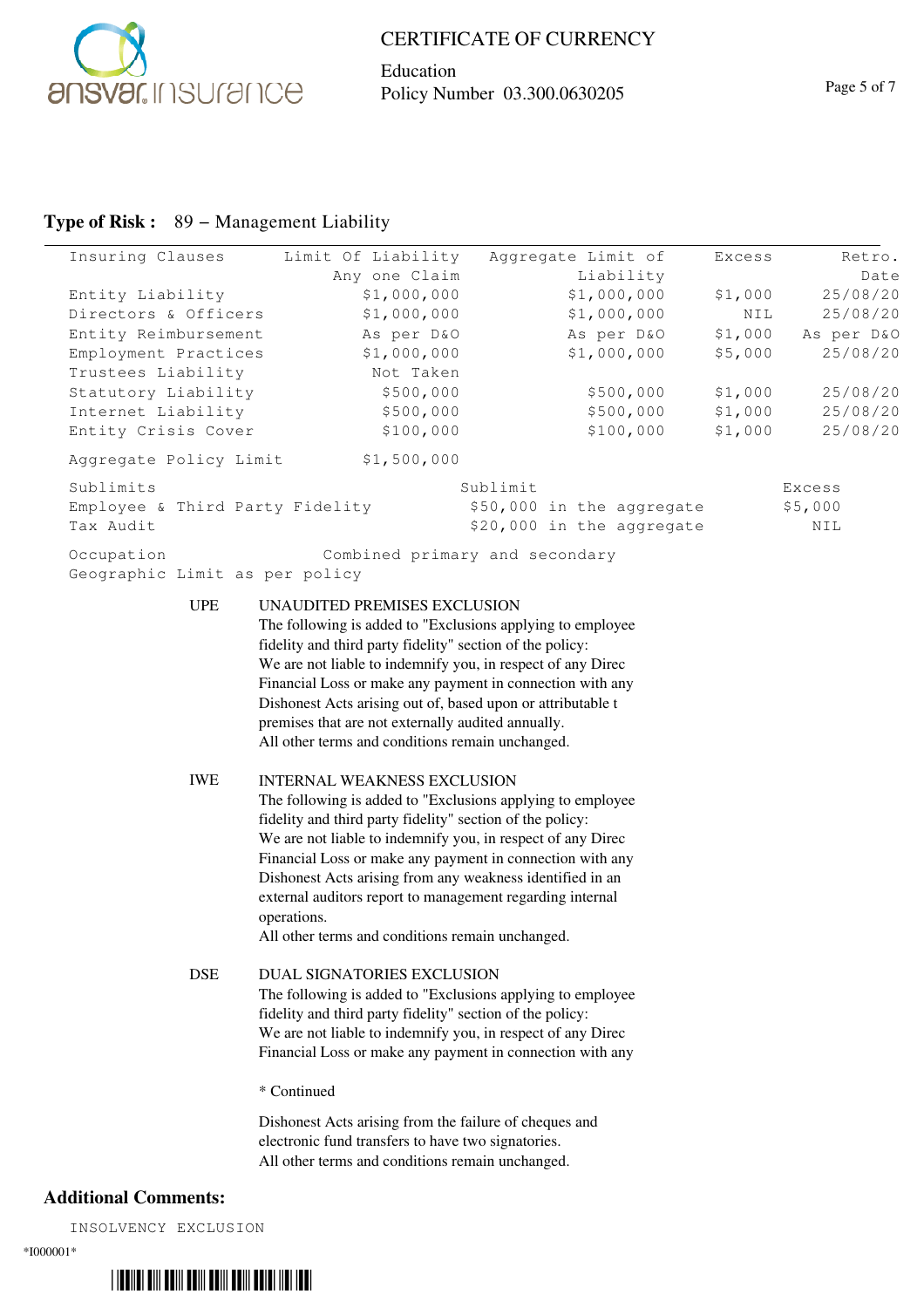

Education Policy Number 03.300.0630205 Page 6 of 7

The following special exclusion applies to this policy: 'We will not cover any claim under this policy arising from or attributable to the insolvency, bankruptcy or liquidation of the company/entity as the case may be'